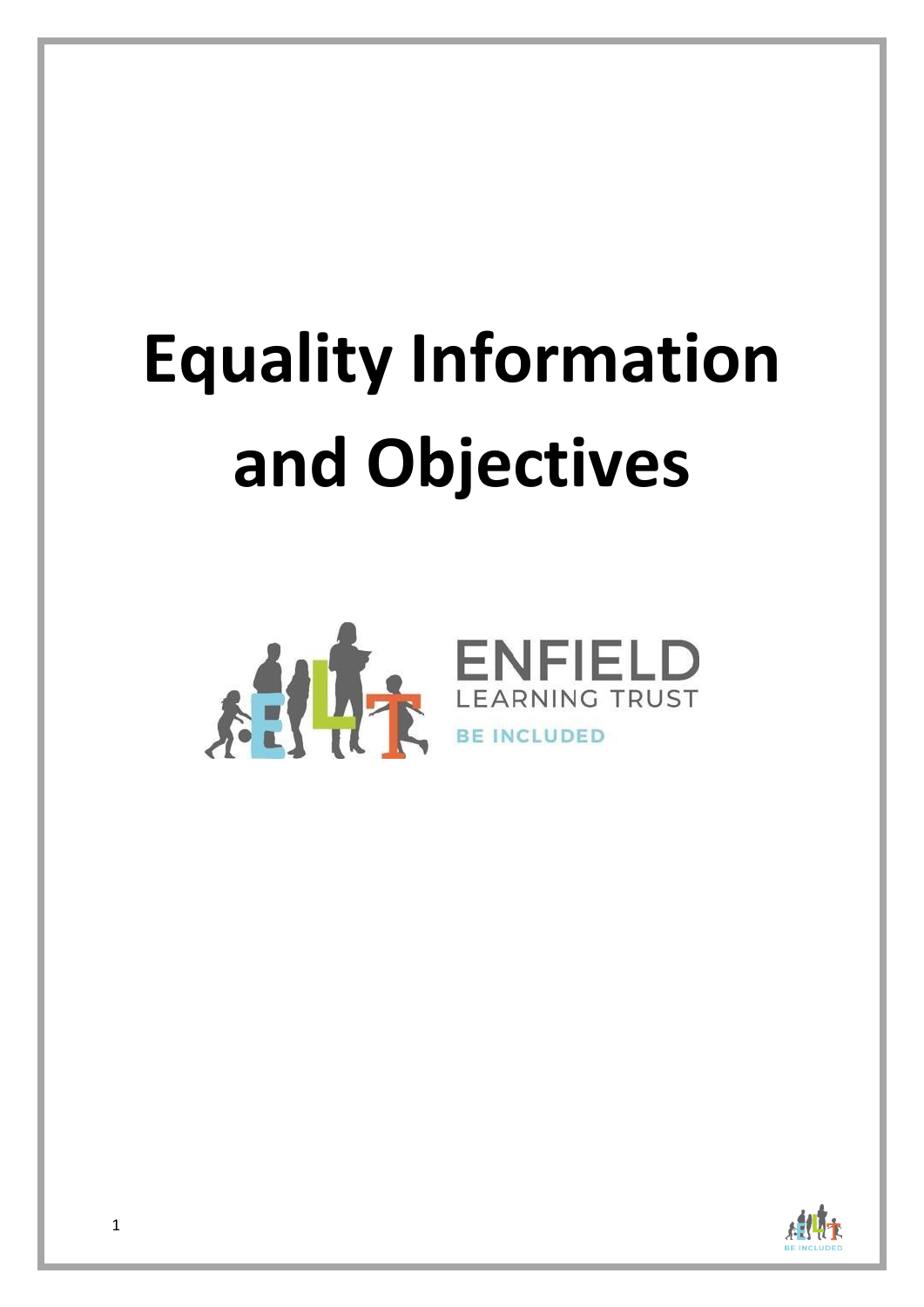| <b>Version and Date</b> |                    | <b>Action/Notes</b>         | Date Written | Date to be Reviewed    |
|-------------------------|--------------------|-----------------------------|--------------|------------------------|
|                         | $2.0 \pm 02.10.18$ | Approved by the Trust Board | 03.09.18     | 4 Years – October 2022 |

The Enfield Learning Trust equality information which is published is agreed and reviewed every four years by the Trust Board and each school's equality objectives monitored by the relevant Local Governing Boards. The Trust carefully considers all policies with respect to the impact on equality and the possible implications for pupils and staff with protected characteristics.

# **Aims**

The Enfield Learning Trust aims to meet its obligations under the public sector equality duty by having due regard to the need to:

- Eliminate discrimination and other conduct that is prohibited by the Equality Act 2010
- Advance equality of opportunity between people who share a protected characteristic and people who do not share it
- Foster good relations across all characteristics between people who share a protected characteristic and people who do not share it

### **Legislation and Guidance**

This document meets the requirements under the following legislation:

- The Equality Act 2010, which introduced the public sector equality duty and protects people from discrimination
- The Equality Act 2010 (Specific Duties) Regulations 2011, which require schools to publish information to demonstrate how they are complying with the public sector equality duty and to publish equality objectives

This document is based on Department for Education (DfE) guidance 'The Equality Act 2010' and schools and complies with the Enfield Learning Trust funding agreement and Articles of Association.

### **Roles and Responsibilities**

The Trust Board will:

- Ensure that the equality information as set out in this statement and the equality objectives set by each school are published and communicated to staff, pupils, parents and the community and that they are reviewed and updated at least once every four years
- Delegate responsibility for monitoring the achievement of the objectives on a daily basis to the Chief Executive Officer for the Trust and the Headteacher of each school

The Chief Executive Officer and Headteachers will:

- Promote knowledge and understanding of the equality objectives amongst staff and pupils
- Monitor success in achieving the objectives
- Meet with the relevant staff members to discuss any issues and how these are being addressed
- Ensure they're familiar with all relevant legislation and the contents of this document
- Attend appropriate equality and diversity training
- Report back to the Local Governing Board or Trust Board regarding any issues
- Identify any staff training needs and deliver training as necessary
- Ensure that the school budget supports this policy
- Ensure all school staff have regard to this document and to work to achieve the objectives